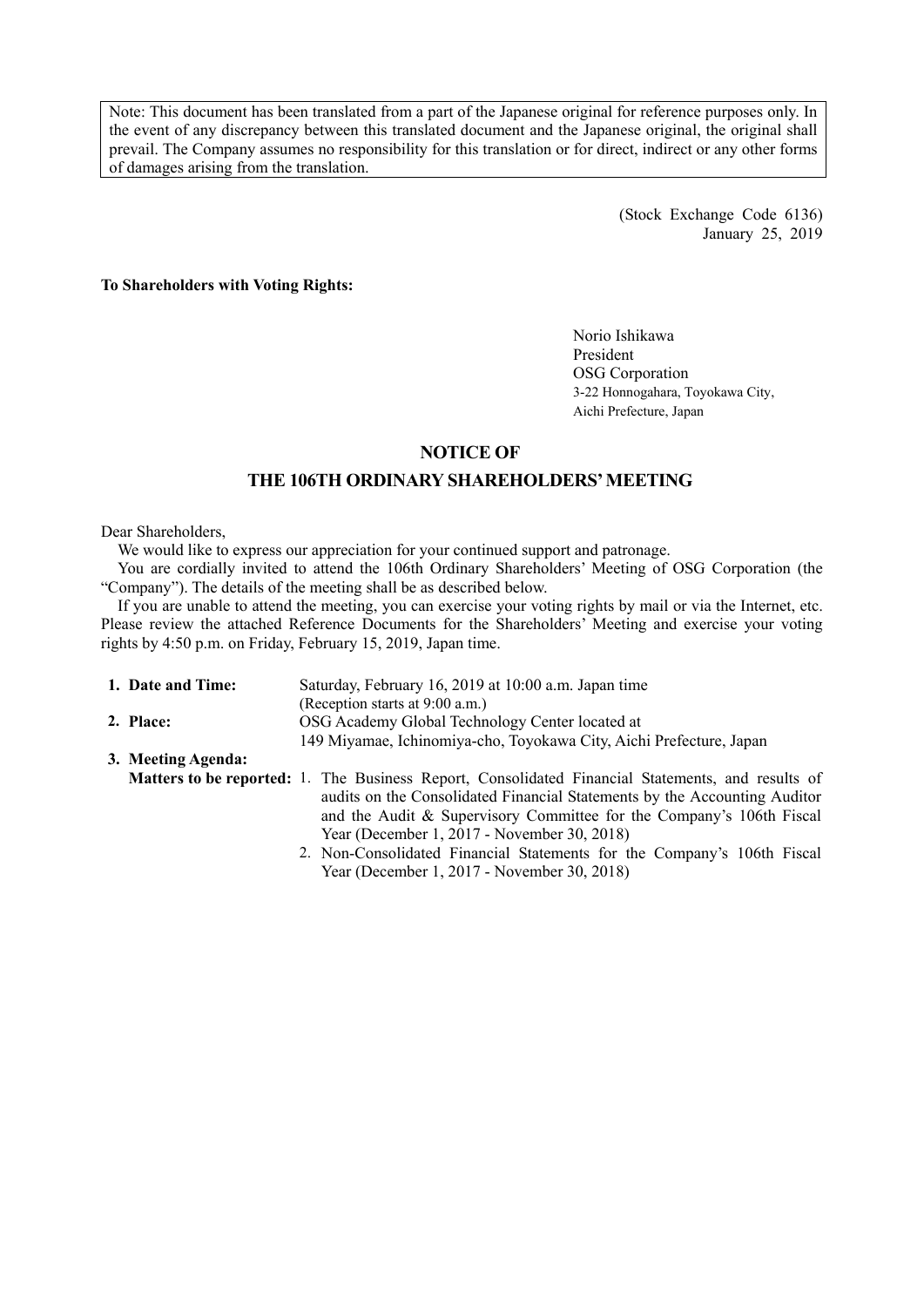# **Proposals to be resolved:**

| <b>Proposal 1:</b> | Appropriation of Surplus                                      |
|--------------------|---------------------------------------------------------------|
| <b>Proposal 2:</b> | Election of two (2) Directors (excluding Directors serving as |
|                    | Audit & Supervisory Committee Members)                        |
| <b>Proposal 3:</b> | Election of one (1) Substitute Director serving as Audit $\&$ |
|                    | <b>Supervisory Committee Member</b>                           |
| <b>Proposal 4:</b> | Payment of Bonus to Director                                  |
| Proposal 5:        | Determination of Amount of Compensation for Granting          |
|                    | Restricted Stock to Directors (excluding Directors serving as |
|                    | Audit & Supervisory Committee Members)                        |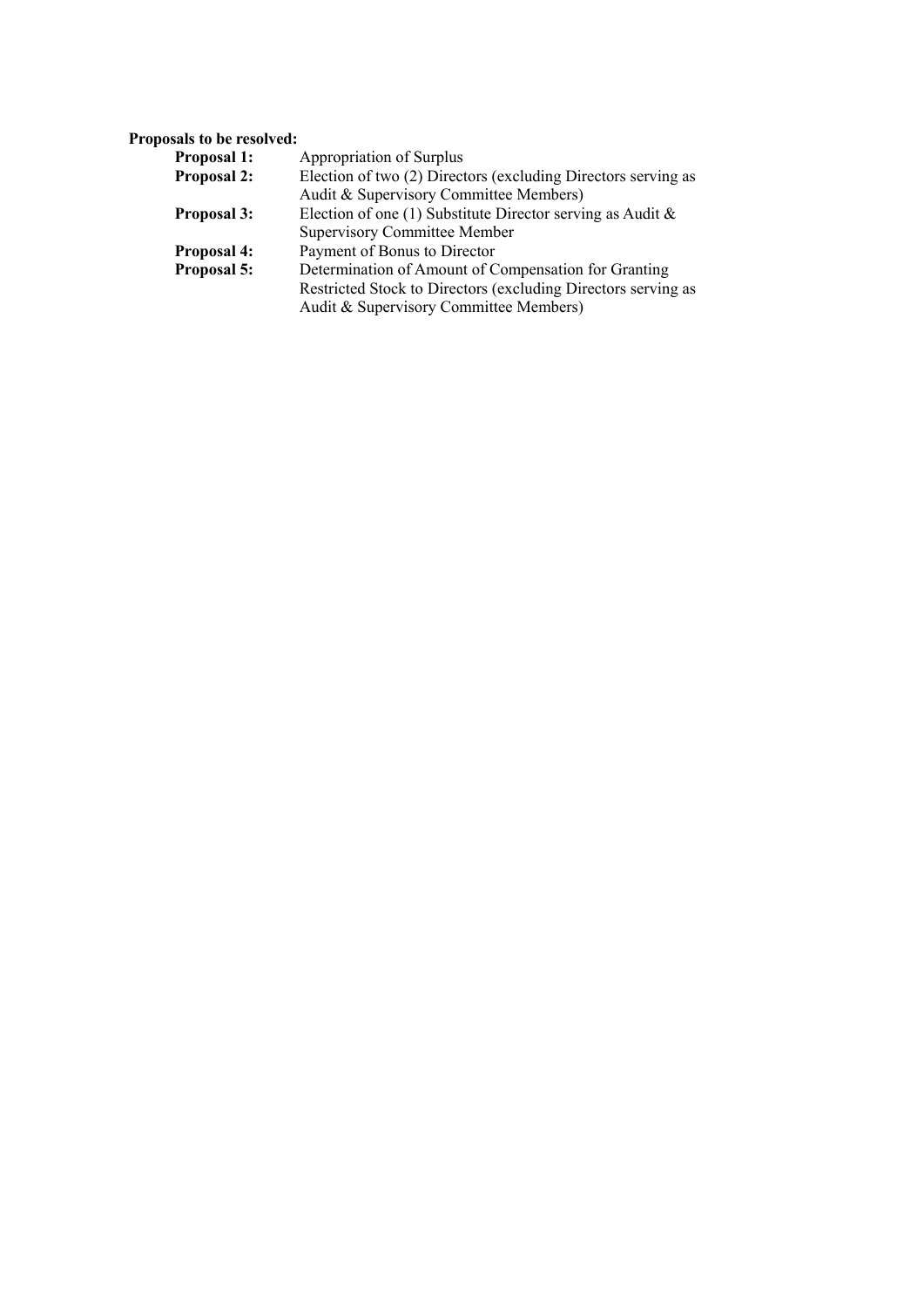# **Reference Documents for the Shareholders' Meeting**

#### **Proposals and References**

**Proposal 1:** Appropriation of Surplus

Year-end dividend

With regard to dividends, the Company's general principle is to distribute appropriate returns in comprehensive consideration of the future management environment surrounding the Company group and performance prospects, with a basic policy of maintaining a consolidated dividend payout ratio of 30% or more.

The Company proposes the payment of dividends for the 106th fiscal year as follows.

(1) Allotment of dividends to shareholders and the total amount of dividends

 ¥25 per share of the Company's common stock Total amount ¥2,449,873,025 (consisting of ordinary dividend of ¥2,449,873,025 and commemorative dividend for the 80th anniversary of ¥1)

The annual dividend for the fiscal year, including the interim dividend, will be ¥47 per share.

(2) Effective date of distribution of surplus February 18, 2019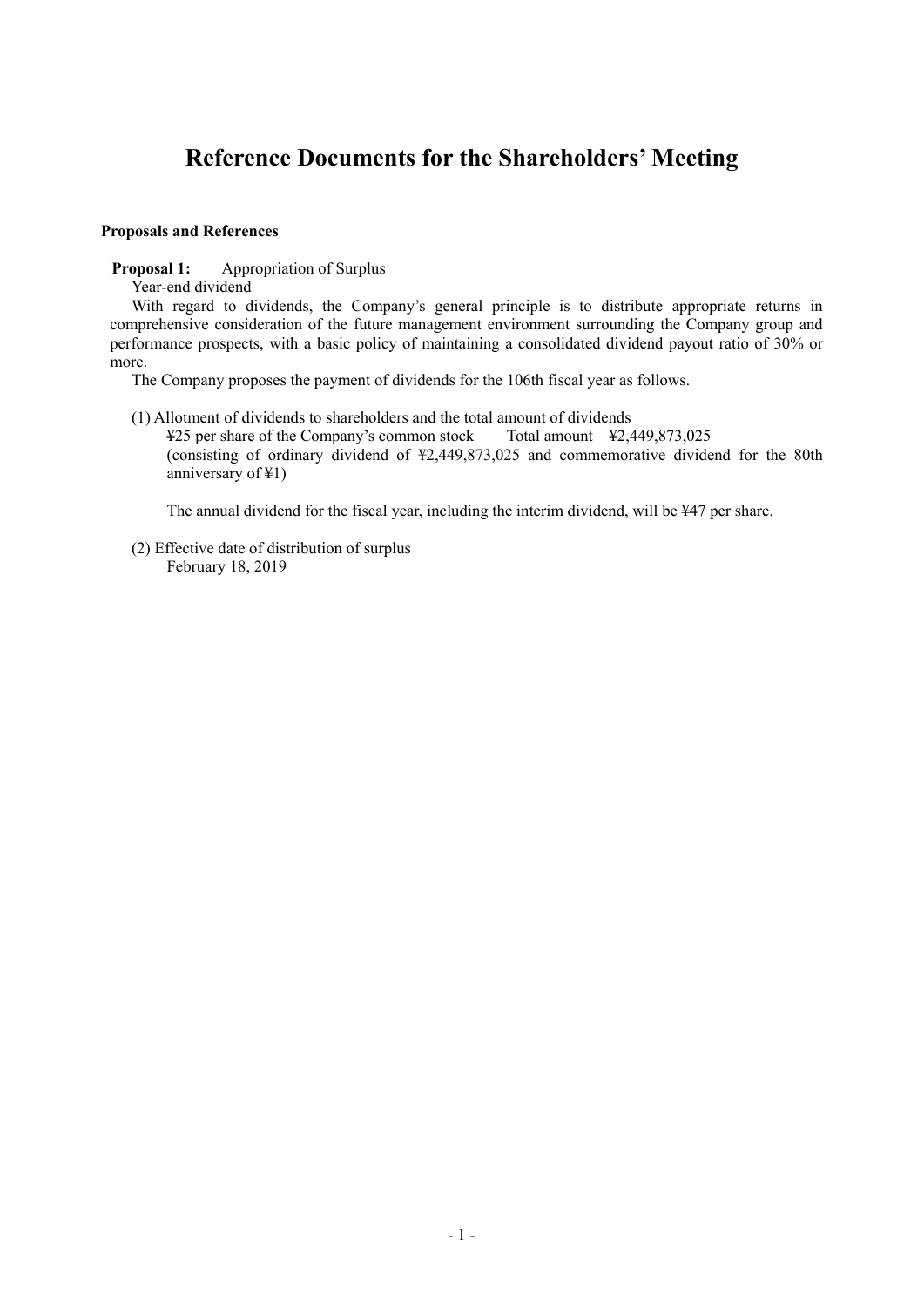## **Proposal 2:** Election of two (2) Directors (excluding Directors serving as Audit & Supervisory Committee Members)

The term of office of Mr. Norio Ishikawa as Director (excluding Director serving as Audit & Supervisory Committee Member) will expire at the conclusion of this Ordinary Shareholders' Meeting.

Accordingly, the election of two (2) Directors (excluding Directors serving as Audit & Supervisory Committee Members) is proposed.

The candidate for Directors (excluding Directors serving as Audit & Supervisory Committee Members) is as follows:

| No. | Name<br>(Date of birth)<br>Number of shares in the<br>Company held | Past experience, positions and responsibilities at the Company,<br>and significant concurrent positions                                                                                                                                                                                                                                                                                                                                                                                                             |                                                                                                                                                                                                                                                                                                                                                                                                                                                                                                                                                                                                                                                                                                                                                                                                                                  |  |  |
|-----|--------------------------------------------------------------------|---------------------------------------------------------------------------------------------------------------------------------------------------------------------------------------------------------------------------------------------------------------------------------------------------------------------------------------------------------------------------------------------------------------------------------------------------------------------------------------------------------------------|----------------------------------------------------------------------------------------------------------------------------------------------------------------------------------------------------------------------------------------------------------------------------------------------------------------------------------------------------------------------------------------------------------------------------------------------------------------------------------------------------------------------------------------------------------------------------------------------------------------------------------------------------------------------------------------------------------------------------------------------------------------------------------------------------------------------------------|--|--|
| 1   | Norio Ishikawa<br>(December 23, 1955)<br>96,031                    | May 1983<br>August 1999<br>February 2001<br>February 2003<br>February 2004<br>December 2004<br>December 2004<br>December 2006<br>February 2007<br>June 2009<br>December 2013<br>June 2014<br>October 2016<br>February 2017<br>[Significant concurrent positions]<br>· Director, Nihon Hard Metal Co., Ltd.<br>· Director, Sanwa Seiki Co., Ltd.<br>· Director, OSG USA, Inc.<br>· Director, OSG Europe S.A.<br>· Director, OSG Korea Corporation<br>· Director, OSG Asia Pte Ltd.<br>· Director, OSG Thai Co., Ltd. | Seconded to OSG Tap and Die, Inc. (Currently OSG USA, Inc.)<br>Director and President, OSG Europe S.A.<br>Director<br><b>Executive Officer</b><br>Director<br>Director and Chairman, OSG Europe S.A.<br>Director<br>General Manager, Design Center<br>In charge of Overseas Business Headquarters and Design Center<br>In charge of Internal Auditing Department (Current position)<br>President & COO<br>In charge of Corporate Planning Department (Current position)<br>In charge of Planning Department<br>In charge of Global Marketing Department<br>In charge of New Business Development Department<br>President & Chief Executive Officer (Current position)<br>Director, OSG Europe S.A. (Current position)<br>· Director and Chairman, Taiho Tool Mfg. Co., Ltd.<br>· Director and Chairman, OSG (Shanghai) Co., Ltd. |  |  |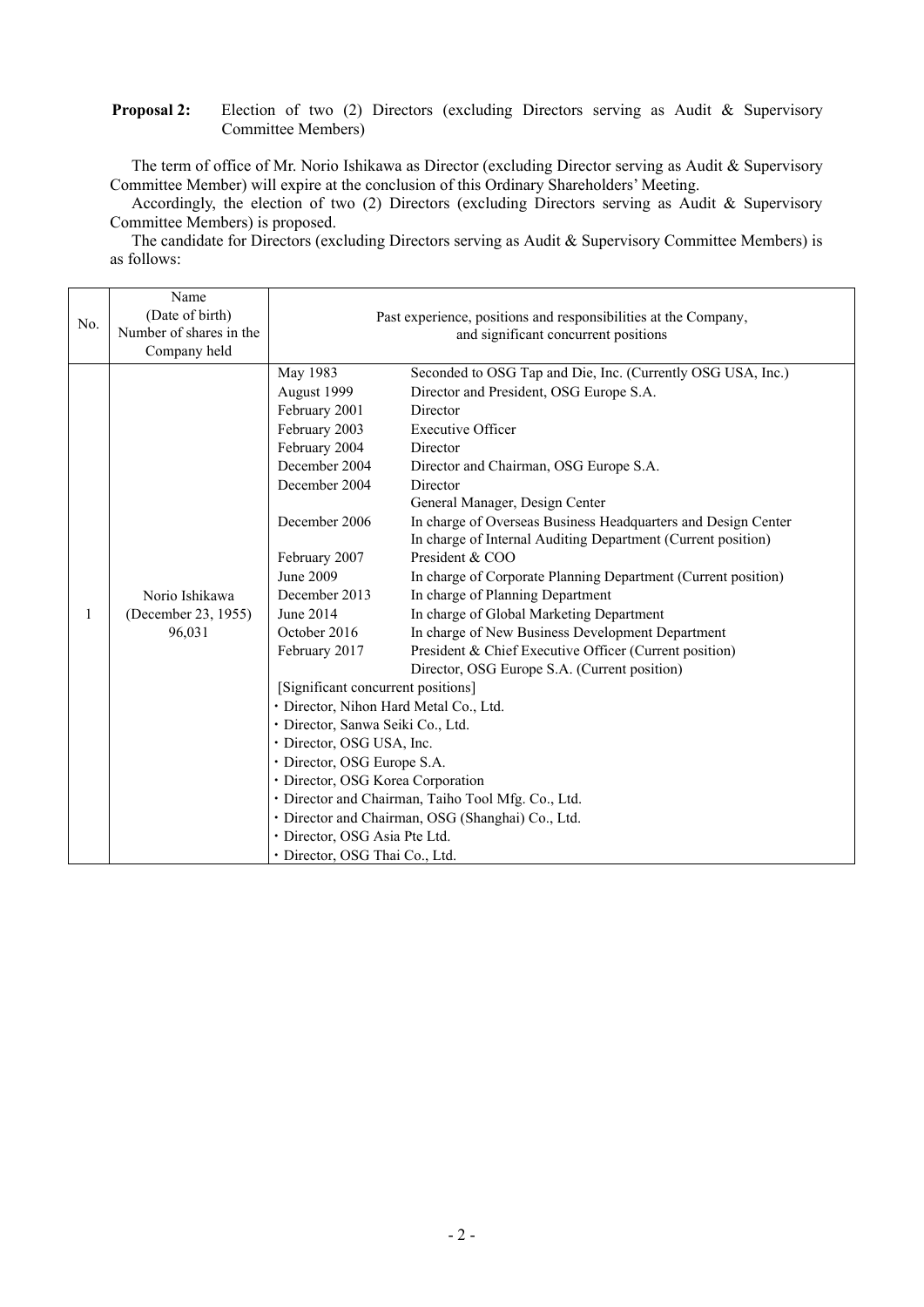| No. | Name<br>(Date of birth)<br>Number of shares in the<br>Company held | Past experience, positions and responsibilities at the Company,<br>and significant concurrent positions                                                                                                                                                                                                                                                                                                         |                                                                                                                                                                                                                                                                                                                                                                                                                                                                                                                                                                                                                                                                                                                                                                                                                                                                                                                                                         |  |
|-----|--------------------------------------------------------------------|-----------------------------------------------------------------------------------------------------------------------------------------------------------------------------------------------------------------------------------------------------------------------------------------------------------------------------------------------------------------------------------------------------------------|---------------------------------------------------------------------------------------------------------------------------------------------------------------------------------------------------------------------------------------------------------------------------------------------------------------------------------------------------------------------------------------------------------------------------------------------------------------------------------------------------------------------------------------------------------------------------------------------------------------------------------------------------------------------------------------------------------------------------------------------------------------------------------------------------------------------------------------------------------------------------------------------------------------------------------------------------------|--|
| 2   | [Newly Appointed]<br>Nobuaki Osawa<br>(April 1, 1968)<br>422,537   | November 1997<br>September 1999<br>October 2003<br>December 2004<br>February 2006<br>February 2010<br>December 2011<br>December 2013<br>January 2014<br>December 2015<br>September 2016<br>February 2018<br>December 2012<br>[Significant concurrent positions]<br>· Director, OSG Korea Corporation<br>· Director, OSG (Shanghai) Co., Ltd.<br>· Director, OSG Asia Pte Ltd.<br>· Director, OSG Thai Co., Ltd. | Seconded to Norman Taps and Dies Ltd. (Currently OSG UK Limited)<br>Vice President, Norman Taps and Dies Ltd.<br>Representative Director, OSG UK Limited (Current position)<br>Representative Director and President, OSG Europe S.A.<br>Executive Officer; In charge of supervising subsidiaries and affiliated<br>companies in Europe<br>Managing Director<br>In charge of South Asia (Current position)<br>In charge of domestic sales (Current position)<br>Representative Director and Chairman, OSG Europe S.A. (Current<br>position)<br>In charge of Planning Department (Current position)<br>President, Osawa Scientific Studies Grants Foundation (Current position)<br>Managing Officer (Current position)<br>In charge of Global Marketing Department (Current position)<br>· Representative Director, OSG UK Limited<br>· Representative Director and Chairman, OSG Europe S.A.<br>· President, Osawa Scientific Studies Grants Foundation |  |

(Notes) 1. The Company has transactions such as sales of its product with eight (8) of the nine (9) companies in which Mr. Norio Ishikawa, a candidate for Director, holds significant concurrent positions (the one exception is OSG Europe S.A.).

- 2. The Company has transactions such as sales of its product with five (5) of the seven (7) companies in which Mr. Nobuaki Osawa, a candidate for Director, holds significant concurrent positions (the two exceptions are OSG Europe S.A.and Osawa Scientific Studies Grants Foundation).
- 3. The reason for appointing Mr. Norio Ishikawa as a candidate for Director is as follows. Mr. Norio Ishikawa possesses a wealth of experience and knowledge gained through practical businesses in a wide range of fields including overseas business department and design and development department since joining the Company. He has been responsible for the management of the Company group as President & Chief Operating Officer since February 2007 and as President & Chief Executive Officer since February 2017, and has been driving the businesses of the Company group with his strong leadership. He is expected to contribute to further strengthening the decision making of the Board of Directors as a member of the Board of Directors by promoting information sharing and utilizing his rich experience and track record. Accordingly, the Company proposes his reappointment as Director.
- 4. The reason for appointing Mr. Nobuaki Osawa as a candidate for Director is as follows. Mr. Nobuaki Osawa possesses a wealth of experience and knowledge gained through practical businesses in a wide range of fields including overseas business department and sales department since joining the Company. He has participated in the management of the Company group as Managing Director since February 2010 to February 2018 and as Managing Officer since February 2018, and has been driving the businesses of the Company group. He is expected to contribute to further strengthening the decision making of the Board of Directors as a member of the Board of Directors by promoting information sharing and utilizing his rich experience and track record. Accordingly, the Company proposes his appointment as Director.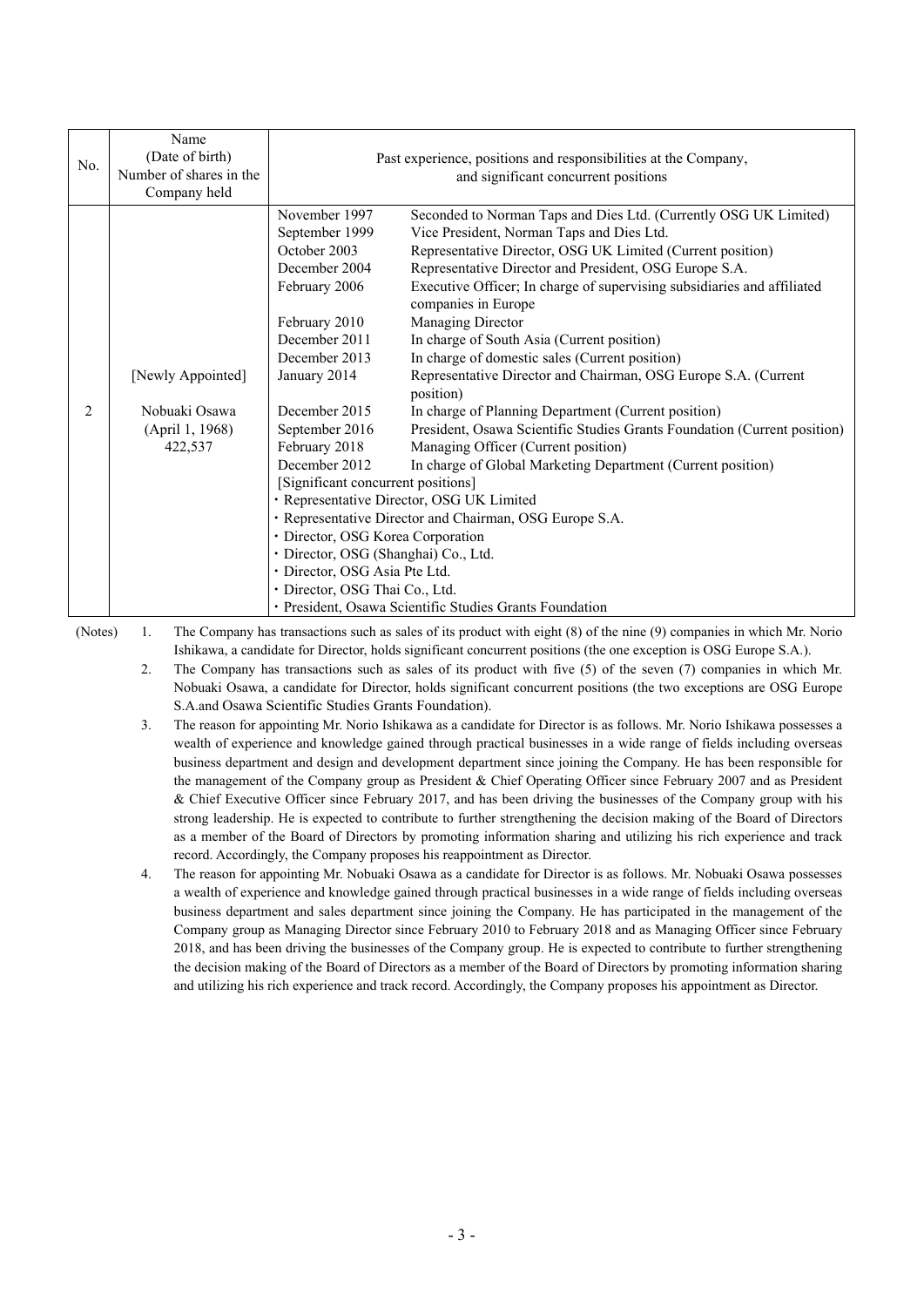**Proposal 3:** Election of one (1) Substitute Director serving as Audit & Supervisory Committee Member

To prepare for a case where the number of Directors serving as Audit & Supervisory Committee Members falls below the number stipulated by laws and regulations, the election of one (1) substitute Director serving as Audit & Supervisory Committee Member is proposed.

The Audit & Supervisory Committee has given its prior approval to this proposal.

The effectiveness of the election may be rescinded by a resolution of the Board of Directors with the consent of the Audit & Supervisory Committee, only before the assumption of office.

The candidate for substitute Director serving as Audit & Supervisory Committee Member is as follows:

| Name<br>(Date of birth)<br>Number of shares in the<br>Company held |                  | Past experience and significant concurrent positions                                                          |
|--------------------------------------------------------------------|------------------|---------------------------------------------------------------------------------------------------------------|
|                                                                    | June 1998        | Director, DENSO CORPORATION                                                                                   |
| Kunihiko Hara<br>(January 2, 1947)<br>$\theta$                     | June 2002        | Left the post of Director, DENSO CORPORATION                                                                  |
|                                                                    | June 2002        | Senior Managing Director, Nippon Soken Inc.                                                                   |
|                                                                    | June 2005        | Left the post of Senior Managing Director, Nippon Soken Inc.                                                  |
|                                                                    | June 2005        | Managing Director, Genesis Research Institute, Incorporated                                                   |
|                                                                    | June 2007        | Director, Deputy Head, Genesis Research Institute, Incorporated                                               |
|                                                                    | June $2010$      | Left the post of Director, Deputy Head, Genesis Research Institute,                                           |
|                                                                    |                  | Incorporated and assumed the post of Advisor, Genesis Research Institute,<br>Incorporated                     |
|                                                                    | <b>July 2010</b> | Project Professor of Tailor-Made Baton-Zone Education Promotion Office,<br>Toyohashi University of Technology |
|                                                                    | May 2011         | Left the post of Advisor, Genesis Research Institute, Incorporated                                            |
|                                                                    | April 2016       | Vice President (Research Enhancement), Toyohashi University of<br>Technology                                  |
|                                                                    | May 2018         | Designated Professor (Innovation Strategy Office), Nagoya University<br>(Current position)                    |
|                                                                    | June 2018        | Professor Emeritus, Toyohashi University of Technology (Current<br>position)                                  |

(Notes) 1. There are no special interests between the candidate for substitute Director serving as Audit & Supervisory Committee Member and the Company.

2. Mr. Kunihiko Hara is a candidate for substitute Outside Director serving as Audit & Supervisory Committee Member.

 3. In the event that Mr. Kunihiko Hara assumes office as Director serving as Audit & Supervisory Committee Member, the Company intends to appoint him as an Independent Officer pursuant to the provisions of the Tokyo Stock Exchange and the Nagoya Stock Exchange.

- 4. The reason for appointing Mr. Kunihiko Hara as a candidate for substitute Outside Director serving as Audit & Supervisory Committee Member is that the Company believes he will be able to successfully fulfill his responsibility as an Outside Director serving as Audit & Supervisory Committee Member of the Company with his rich experience and wide insight as a scholar and a corporate manager.
- 5. In the event that Mr. Kunihiko Hara assumes office as Director serving as Audit & Supervisory Committee Member, the Company intends to enter into an agreement to limit liability with him pursuant to Article 427, Paragraph 1 of the Companies Act. The limit of the liability for damages pursuant to Article 423, Paragraph 1 of the Companies Act under the agreement shall be the minimum amount prescribed by laws and regulations.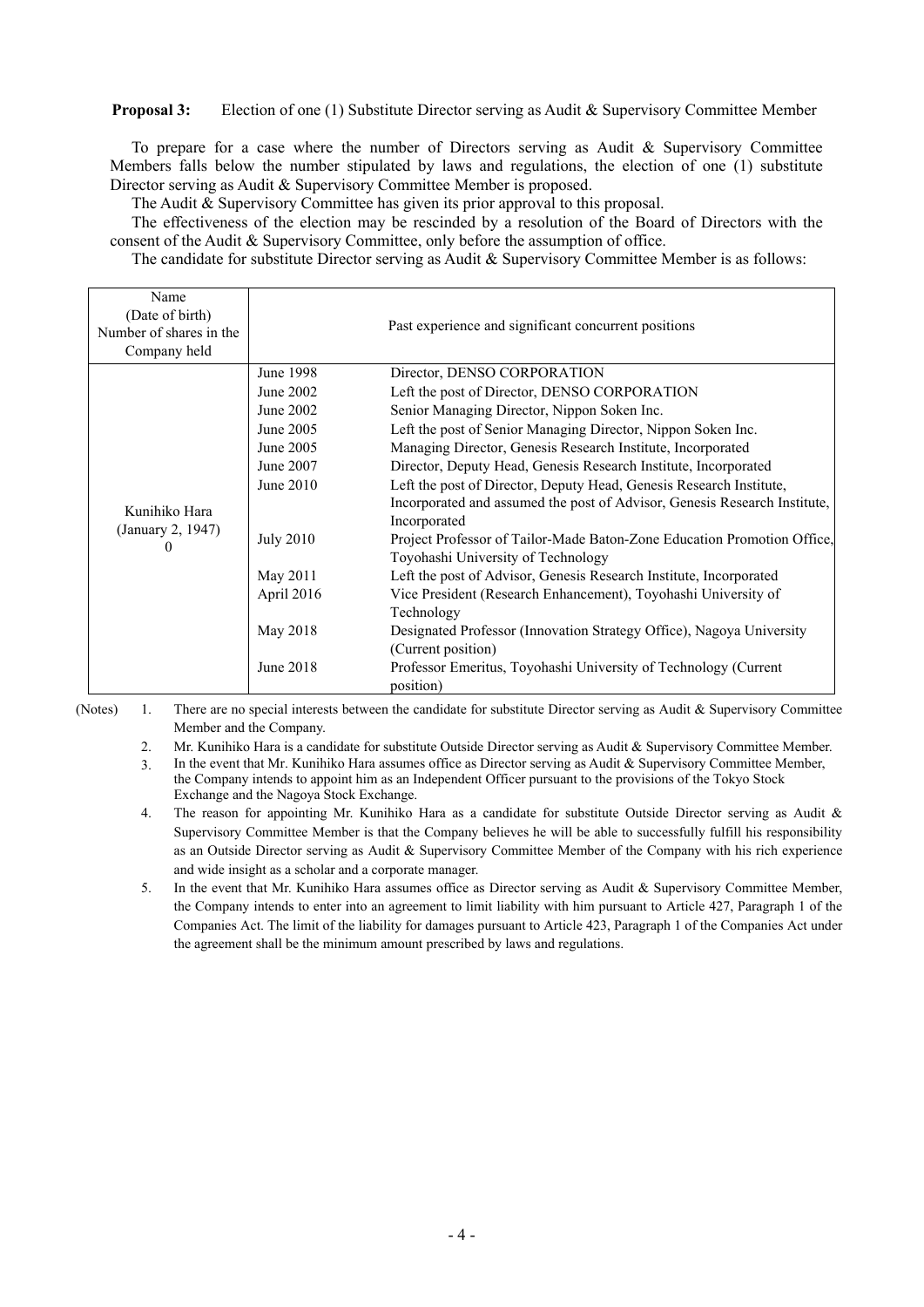## **Proposal 4:** Payment of Bonus to Director

In consideration of the Company's performance for the fiscal year ended November 30, 2018 and various other conditions, the Company proposes that bonus of ¥105,000,000 be paid to the one (1) Director (excluding Director serving as Audit & Supervisory Committee Member) in office at the end of the fiscal year.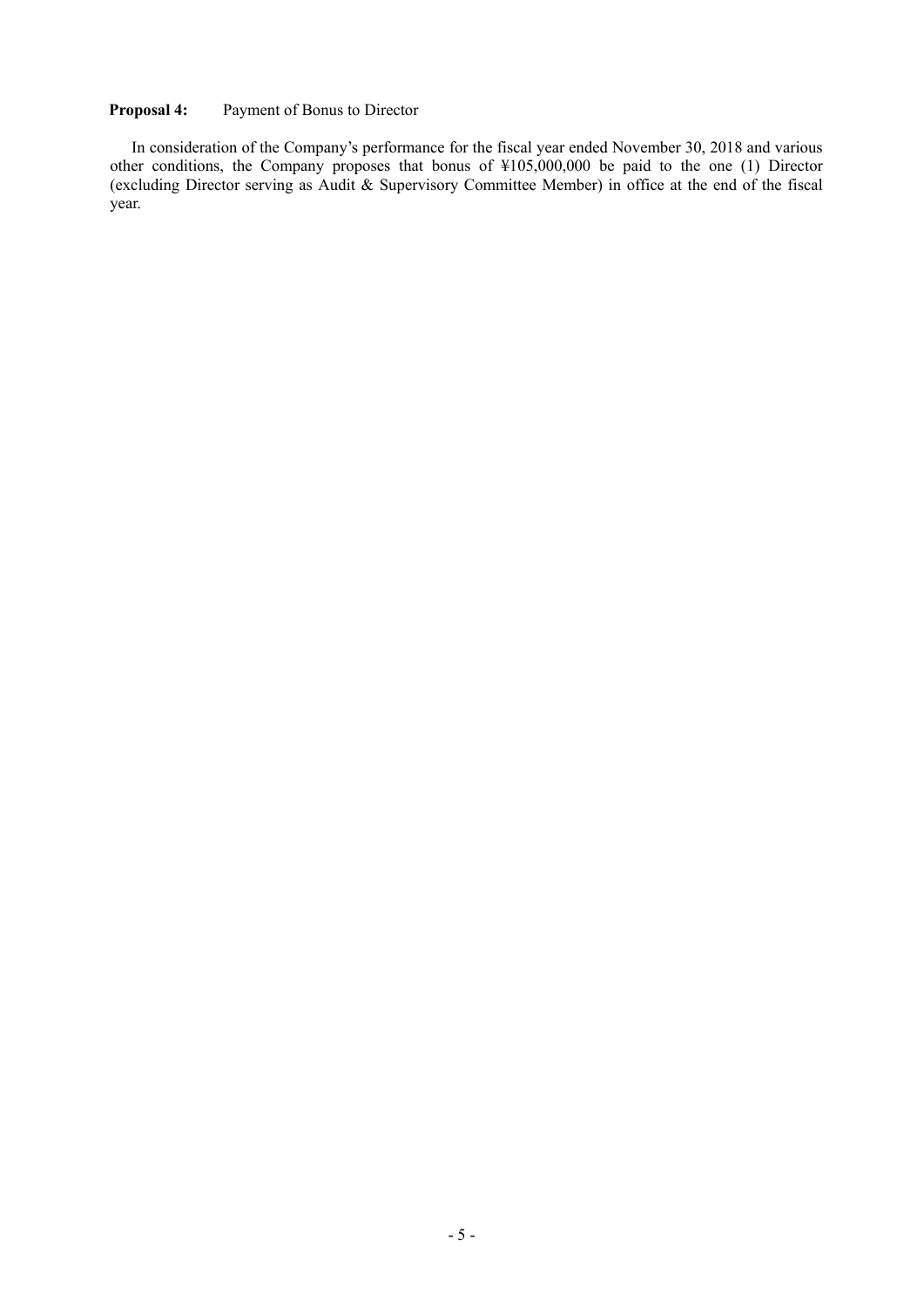#### **Proposal 5:** Determination of Amount of Compensation for Granting Restricted Stock to Directors (excluding Directors serving Audit  $\&$  Supervisory Committee Members)

The amount of compensation, etc. for Directors (excluding Directors serving as Audit & Supervisory Committee Members) was approved to be up to ¥396 million per year at the 103rd Ordinary Shareholders' Meeting held on February 20, 2016.

As part of the ongoing revision of the compensation system for Directors, the Company proposes to offer new compensation for granting restricted stock to Directors (excluding Directors serving as Audit & Supervisory Committee Members) (hereinafter "Eligible Directors") in order to provide them an incentive to sustainably increase the Company's corporate value and to further promote shared value between shareholders and them, separately from the above-mentioned amount of compensation.

The compensation to be offered to Eligible Directors for granting restricted stock in accordance with this Proposal shall be in the form of monetary claims (hereinafter "Monetary Compensation Receivables"). The total amount thereof shall be up to ¥200 million per year, an amount deemed reasonable in consideration of the aforementioned aims. The specific timing to grant the Monetary Compensation Receivables and allocation thereof to each Eligible Director shall be determined by a resolution of the Board of Directors, after consulting the Nomination and Compensation Committee and receiving its recommendations.

The current number of Directors (excluding Directors serving as Audit & Supervisory Committee Members) is one (1) (including no Outside Directors), but if Proposal 2 "Election of two (2) Directors (excluding Directors serving as Audit & Supervisory Committee Members)" is approved and resolved as originally proposed, the number of Directors (excluding Directors serving as Audit & Supervisory Committee Members) will become two (2) (including no Outside Directors).

Eligible Directors shall, based on a resolution of the Board of Directors, make in-kind contribution of all the Monetary Compensation Receivables to be granted according to this Proposal, and common stock of the Company shall either be issued or disposed of by the Company with the upper limit set at 100,000 shares per year. However, the total number may be adjusted within a reasonable range in the case that a stock split (including an allotment of shares without contribution) or a reverse stock split of the Company's common stock is conducted, or any other reason that requires an adjustment to the total number of common stock to be issued or disposed of by the Company as restricted stock, on or after the day on which this Proposal is approved and resolved.

The amount to be paid per share shall be the closing price of the Company's common stock on the Tokyo Stock Exchange on the business day immediately prior to the date on which resolution is made at Board of Directors meetings (or the closing price on the transaction day immediately prior thereto if no transaction is made on such business day). For the purpose of such issuance or disposal of common stock of the Company, a contract on the allotment of restricted stock (hereinafter "Allotment Contract") that includes the following provisions shall be concluded between the Company and Eligible Directors.

(1) Transfer restriction period

Eligible Directors shall not transfer, create a security interest on, or otherwise dispose of the Company's common stock that is allotted according to Allotment Contract (hereinafter "Allotted Shares") during a period prescribed by the Company's Board of Directors (hereinafter "Transfer Restriction Period"), which shall be between twenty (20) and thirty (30) years from the day when Eligible Directors are allotted such shares according to the Allotment Contract (hereinafter "Transfer Restriction"). The Transfer Restriction Period shall be determined by a resolution of the Board of Directors, after consulting the Nomination and Compensation Committee and receiving its recommendations.

(2) Treatment on retirement or resignation

In the event that Eligible Directors resign or retire from the position of the Company's Director (excluding Director serving as Audit & Supervisory Committee Member) and/or Executive Officer not concurrently serving as Director prior to the expiry of Transfer Restriction Period, the Company shall acquire Allotted Shares rightfully without consideration unless the reason for Eligible Directors' resignation or retirement from office is the expiration of the term of office, death, or any other justifiable reason.

#### (3) Lifting of transfer restriction

Notwithstanding the provision of (1) above, the Company shall lift the Transfer Restriction on all of the Allotted Shares at the expiration of Transfer Restriction Period on the condition that Eligible Directors have continuously served as either Director (excluding Director serving as Audit &